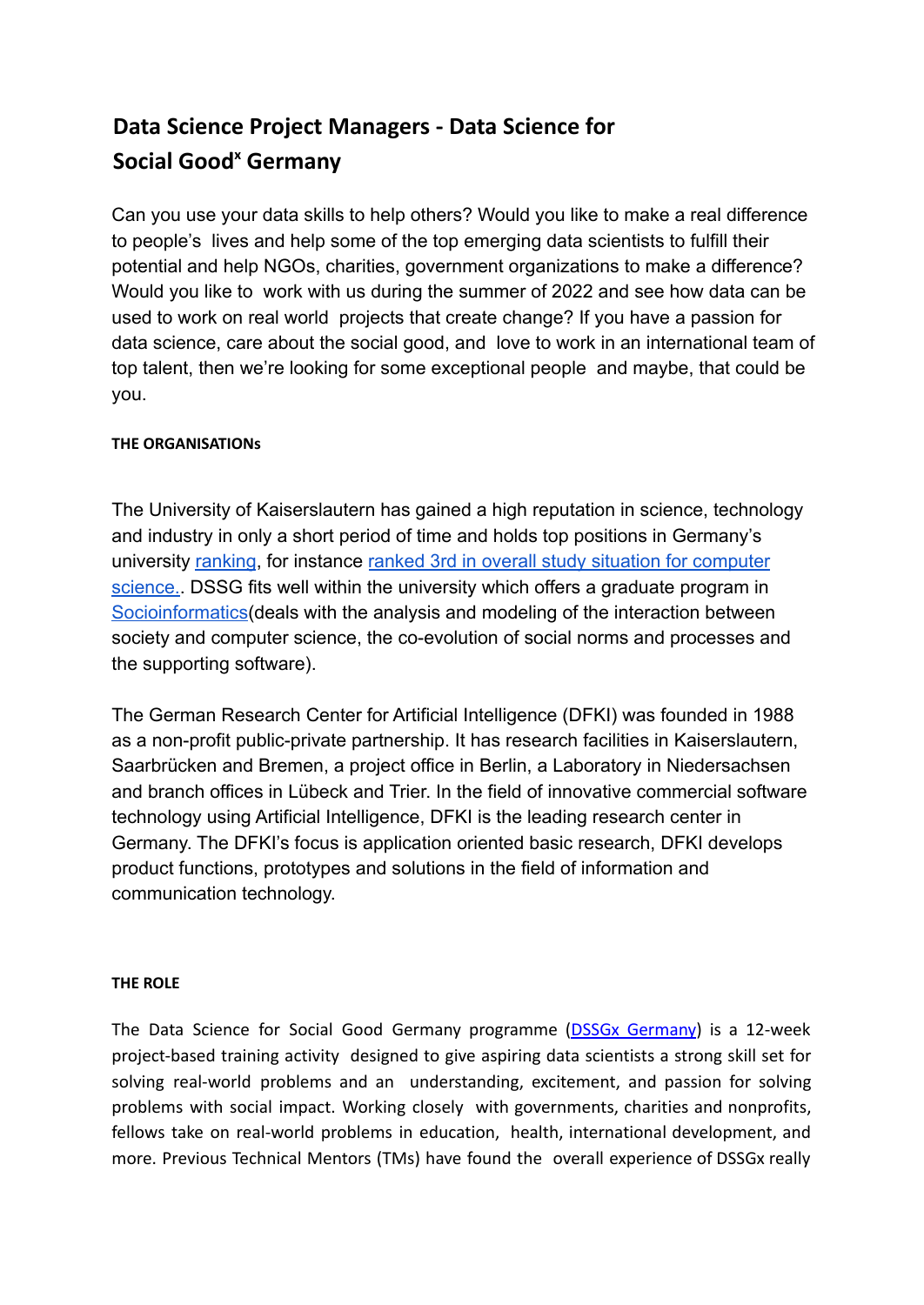rewarding, working on projects that deliver real world solutions alongside highly skilled, motivated and committed fellows. DSSGx is part of a growing, global network of using 'Data for Social Good', of which the TMs can become part.

The Data Science Technical Mentors (TMs) are a critical component of DSSGx. TMs work with dedicated teams of fellows and provide hands-on technical mentoring and data science expertise to the projects. Each TM is teamed up with a Project Manager who leads the relationship with the project partner as well as making sure the team is moving forward. Mentors will also help teach workshops and tutorials over the summer and are an integral part of the organizing team.

An ideal TM is an experienced data scientist with strong technical skills, practical experience, with an interest in mentoring students to learn real-world skills and make a social impact. Typically, TMs have worked in industry for a significant amount of time; working in areas such as Computer Science, Machine Learning, Social Science, Statistics, and related areas, and have experience working on data science problems.

This role will be for 14 weeks between 29 May – 2 September 2022. You will be based at the Technical University Kaiserslautern and the German Research Center for AI (DFKI). We are looking for two full time TMs, but there is potential for a job share for the right applicants.

## **Your duties and responsibilities:**

- Technical lead on 2-3 projects with 3-4 Fellows per team
- Technical adviser
- Teach workshops and tutorials
- Develop some material for the taught components

You will need to show you have the 'Right to Work' in the Germany, which may require a visa.

#### **To apply:**

- Send a **short statement letter** stating why you would be the ideal candidate for the position (~1 page)
- **Include a detailed CV,** with special focus on: obtained degrees, classes taken in relevant topics, publications, programming skills, experience working on social impact projects, your track record.

Interested applicants should send the above documents in a single PDF document quoting "Technical Mentor Application, DSSGx" via email to: [team\\_dssgx@dfki.de](mailto:team_dssgx@dfki.de)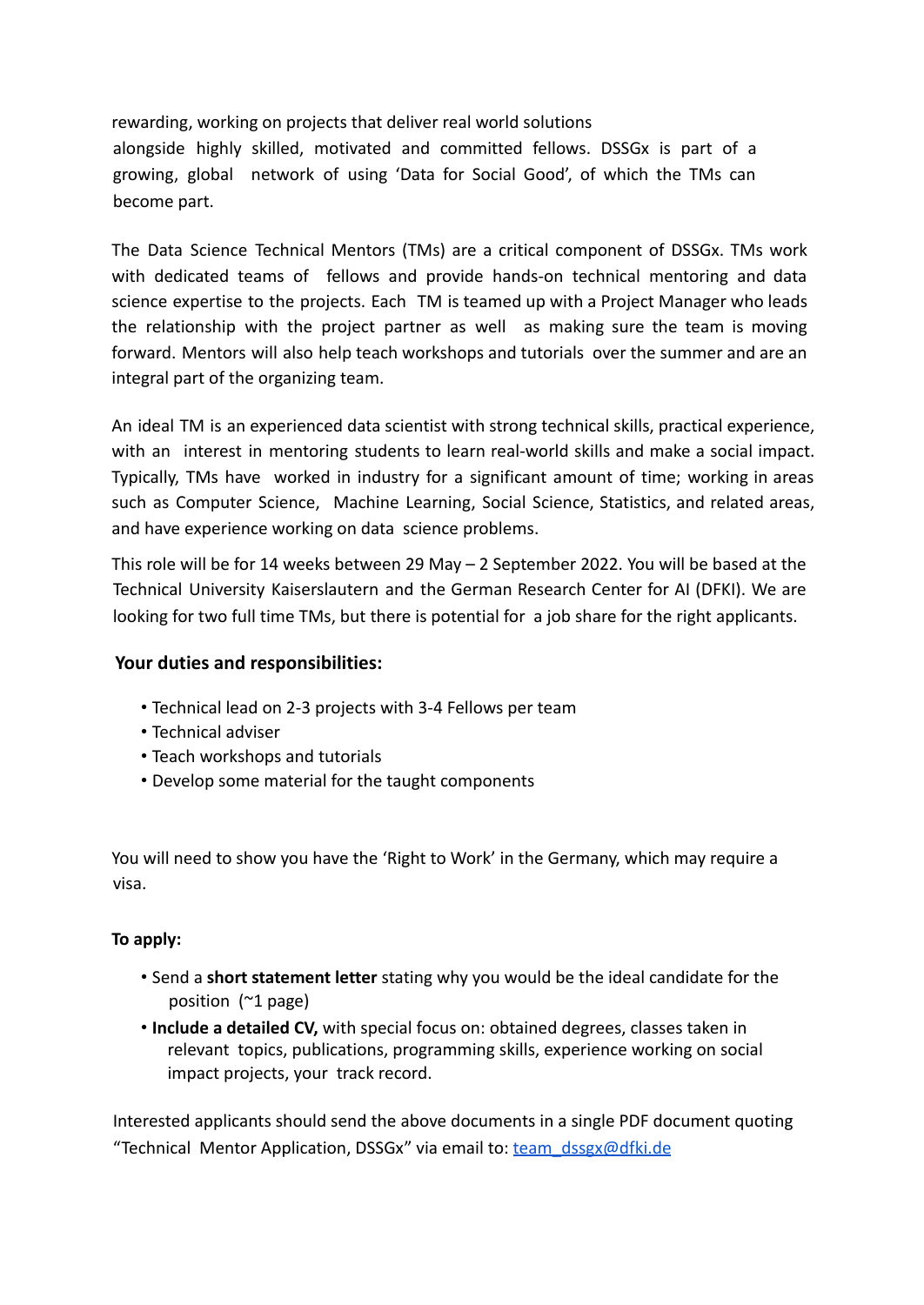#### **PERSON SPECIFICATION**

The successful candidate will have:

## **ESSENTIAL**

• Competent methodological background in applied ML and applied data science • Experience with either data science / machine learning toolkits in Python (Panda, NumPy, Matplotlib, Scikit- Learn, Beautiful Soup)

- Real world, professional experience in a field that utilizes modern day data science tools and methodologies
- An understanding of the importance of good practices for producing reliable software and reproducible analyses: software project management and collaborative coding, Git and Github, issue tracking, literate analysis tools such as Jupyter
- Demonstrated enthusiasm and ability to rapidly assimilate new computational and mathematical ideas and techniques on the job, at a more than superficial level, and apply them successfully
- A desire to use data for global ethical and social good, that generates a social

impact

## **DESIRABLE**

We do not expect any candidate to have experience of all of the below! We are a learning team, combining many techniques and approaches to address our projects. Successful candidates will be

able to demonstrate existing knowledge of more than one criteria, depending on experience level, and, importantly, a commitment to develop new expertise in others.

- Experience working on social impact projects and passion for making a social impact;
- Experience in using large, scalable relational databases, ranging from postgresql to redshift • Writing technical documentation.
- Experience with public cloud platforms.
- Experience working with confidential and sensitive data for research.
- Experience contributing to, maintaining and/or leading open source research software projects.
- Experience building open source communities.

• Working with databases and APIs for the acquisition of parameter information for models. • Developing and/or delivering teaching and training in computational or